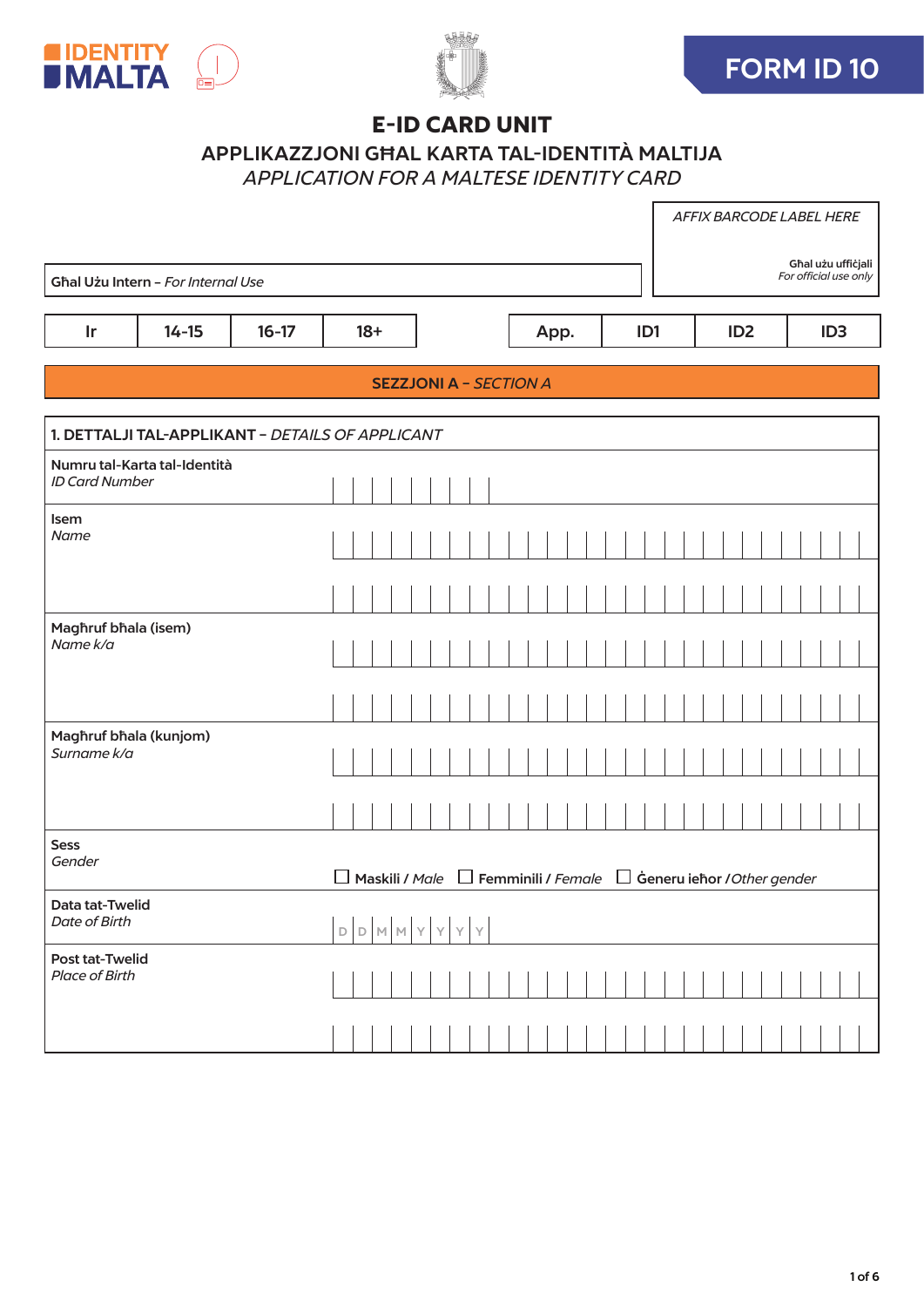| 2. INDIRIZZ (DETTALJI TAL-PROPRJETÀ) - ADDRESS (PROPERTY DETAILS) |  |  |  |  |  |  |  |  |  |  |  |  |  |  |
|-------------------------------------------------------------------|--|--|--|--|--|--|--|--|--|--|--|--|--|--|
| Numru<br>Number                                                   |  |  |  |  |  |  |  |  |  |  |  |  |  |  |
| Isem<br>Name                                                      |  |  |  |  |  |  |  |  |  |  |  |  |  |  |
| Isem tat-Triq<br><b>Street Name</b>                               |  |  |  |  |  |  |  |  |  |  |  |  |  |  |
|                                                                   |  |  |  |  |  |  |  |  |  |  |  |  |  |  |
| Lokalità<br>Locality                                              |  |  |  |  |  |  |  |  |  |  |  |  |  |  |

# SEZZJONI B – *SECTION B*

# 3. NRU. TAL-KARTA TAL-IDENTITÀ BL-ITTRA 'A' (JEKK APPLIKABBLI) – *'A' IDENTITY NO. (IF APPLICABLE)*

Timtela biss jekk il-persuna għadha kemm akkwistat ċittadinanza Maltija u diġà kellha fil-pussess tagħha, Karta tal-Identità bin-numru li jispiċċa bl-ittra 'A'. - *To be filled only if the applicant has just acquired Maltese Citizenship and was already in possession of an Identity Card with a number ending with 'A'.*

Numru tal-Karta tal-Identità *ID Card Number* 

# SEZZJONI Ċ – *SECTION C*

| 4. DETTALJI TA' KUNTATT - CONTACT INFORMATION                                                                                                                                                                                 |  |  |  |  |  |  |                                                                                                                                      |
|-------------------------------------------------------------------------------------------------------------------------------------------------------------------------------------------------------------------------------|--|--|--|--|--|--|--------------------------------------------------------------------------------------------------------------------------------------|
| Numru tat-Telefown<br>Telephone Number                                                                                                                                                                                        |  |  |  |  |  |  |                                                                                                                                      |
| Numru tal-Mowbajl<br>Mobile Number                                                                                                                                                                                            |  |  |  |  |  |  |                                                                                                                                      |
| Indirizz tal-Imejl<br><b>Fmail Address</b>                                                                                                                                                                                    |  |  |  |  |  |  |                                                                                                                                      |
| . The contract of the contract of the contract of the contract of the contract of the contract of the contract of the contract of the contract of the contract of the contract of the contract of the contract of the contrac |  |  |  |  |  |  | L-indirizz tal-Imejl jimtela biss minn persuni li m'għandhomx Kont ta' Identità Elettronika (eID). Jekk din il- parti titħalla vojta |

jkun ifisser li l-applikant ma jixtieqx japplika għall-eID jew li diġà għandu / għandha tali kont *To be filled only by applicants who do not have an electronic identity (eID) Account. If this part is left blank it will be understood that the applicant does not intend to apply for an eID or that he/she already has such an account.*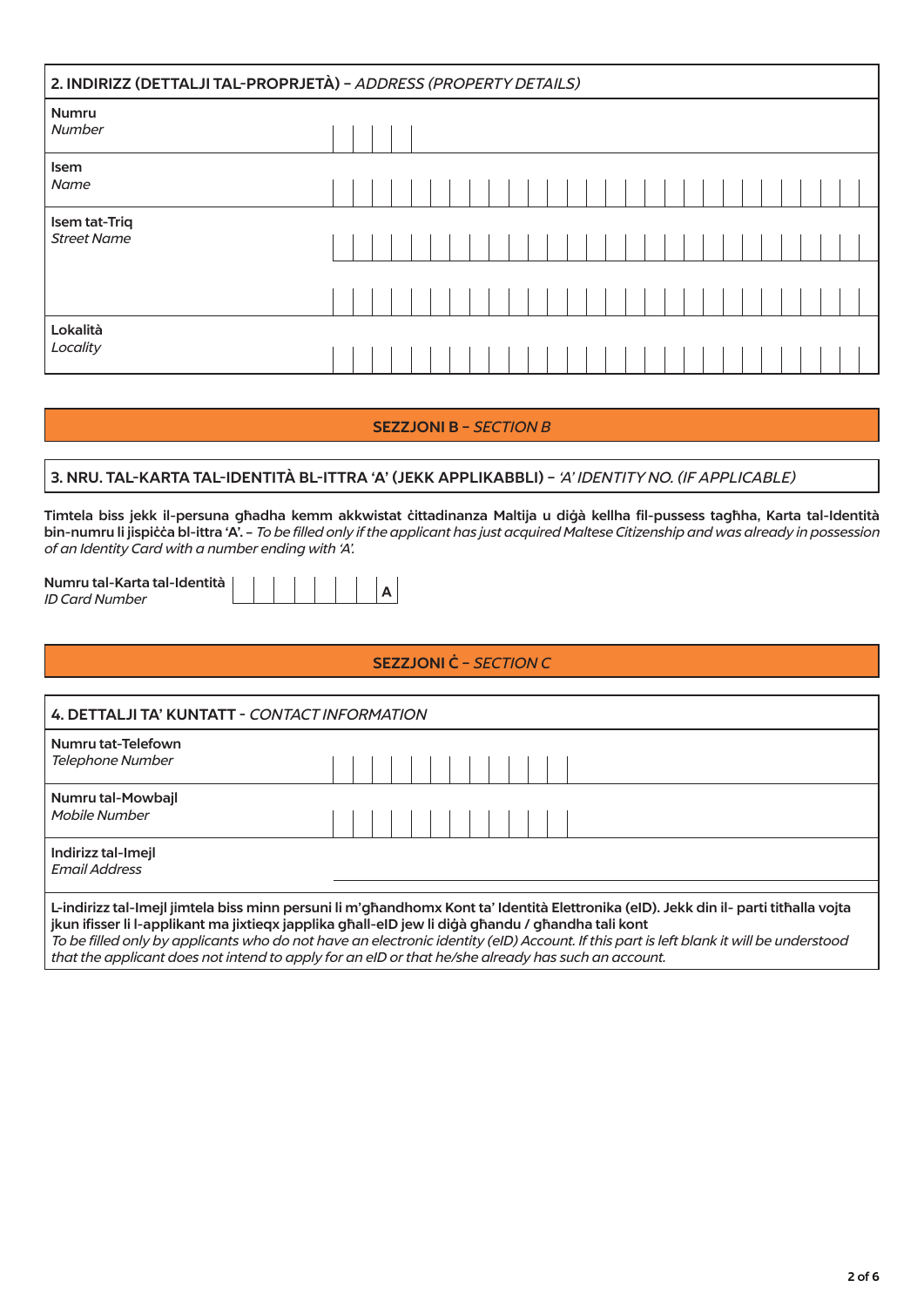### **SEZZJONI D - SECTION D**

Din is-Sezzjoni trid timtela f'każijiet fejn l-applikant/a mhux/mhix f'pożizzjoni li j/tipproduci l-Karta tal-Identità precedenti tiegħu/ tagħha. Ix-Xhud, li jrid ikun ilu jaf lill-applikant għal mill-anqas sentejn, j/tista' j/tkun Ufficjal Pubbliku, mhux inqas minn grad ta' Principal (jew ekwivalenti), persuna ta' professjoni, sacerdot jew kwalunkwe persuna ohra tal-istess statura. - This Section has to be filled in cases where the applicant is not in a position to produce his/her previous Identity Card. The Witness, who must have known the applicant for at least two vears, should be a public officer not below the arade of Principal (or eauivalent), a professional person, a Minister of Religion or any other person of similar standing.

L-Applikant/a j/trid j/tipprovdi ritratt meħud riċentement, b'qies daqs tal-passaport, approvat mix-Xhud li jrid jikteb "Niċċertifika li din hija xbieha vera ta' ... (isem u kunjom tal-applikant/a)" inkluż il-firma tax-Xhud fuq in-naha ta' wara tar-ritratt. - The applicant has to provide a recently taken passport-size photo to be endorsed by the Witness thus "Certified true likeness of Mr/Ms... (name and surname of applicant)" including the signature of the witness on the reverse of the photo.

| 5. DETTALJI TAX-XHUD - DETAILS OF WITNESS             |  |  |  |  |  |  |  |  |  |  |  |  |  |  |
|-------------------------------------------------------|--|--|--|--|--|--|--|--|--|--|--|--|--|--|
| Isem u Kunjom tax-Xhud<br>Name and Surname of Witness |  |  |  |  |  |  |  |  |  |  |  |  |  |  |
|                                                       |  |  |  |  |  |  |  |  |  |  |  |  |  |  |
| Numru tal-ID<br><b>ID Number</b>                      |  |  |  |  |  |  |  |  |  |  |  |  |  |  |
| Indirizz<br><b>Address</b>                            |  |  |  |  |  |  |  |  |  |  |  |  |  |  |
|                                                       |  |  |  |  |  |  |  |  |  |  |  |  |  |  |
| Professjoni<br>Occupation                             |  |  |  |  |  |  |  |  |  |  |  |  |  |  |
| Numru tat-Telefown<br>Telephone Number                |  |  |  |  |  |  |  |  |  |  |  |  |  |  |

#### Dikjarazzjoni tax-Xhud - Declaration by the Witness

Jien, ix-Xhud, qieghed nivverifika l-identità tal-applikant, indikat f'Sezzjoni 1, ghall-finijiet ta' applikazzjoni ghall-Karta tal-Identità. Niddikjara wkoll li jien ilni naf lill-applikant ghal mill-inqas dawn l-ahhar sentejn. - I, the Witness, am verifying the identity of the applicant, indicated in Section 1, with regards to his/her application for an Identity Card. I also declare that I have known the applicant for at least 2 years.

| Firma tax-Xhud<br><b>Signature of Witness</b> |                   |
|-----------------------------------------------|-------------------|
| Data<br>Date                                  | $D D M M Y Y Y Y$ |

Rubber stamp of Witness

Timbru tax-Xhud

| 6. DETTALJI TAX-XHUD - DETAILS OF WITNESS                   |  |  |  |  |  |  |  |  |  |  |  |  |  |  |
|-------------------------------------------------------------|--|--|--|--|--|--|--|--|--|--|--|--|--|--|
| Isem u Kunjom tal-Applikant<br>Applicant's Name and Surname |  |  |  |  |  |  |  |  |  |  |  |  |  |  |
|                                                             |  |  |  |  |  |  |  |  |  |  |  |  |  |  |
| Numru tal-ID<br><b>ID Number</b>                            |  |  |  |  |  |  |  |  |  |  |  |  |  |  |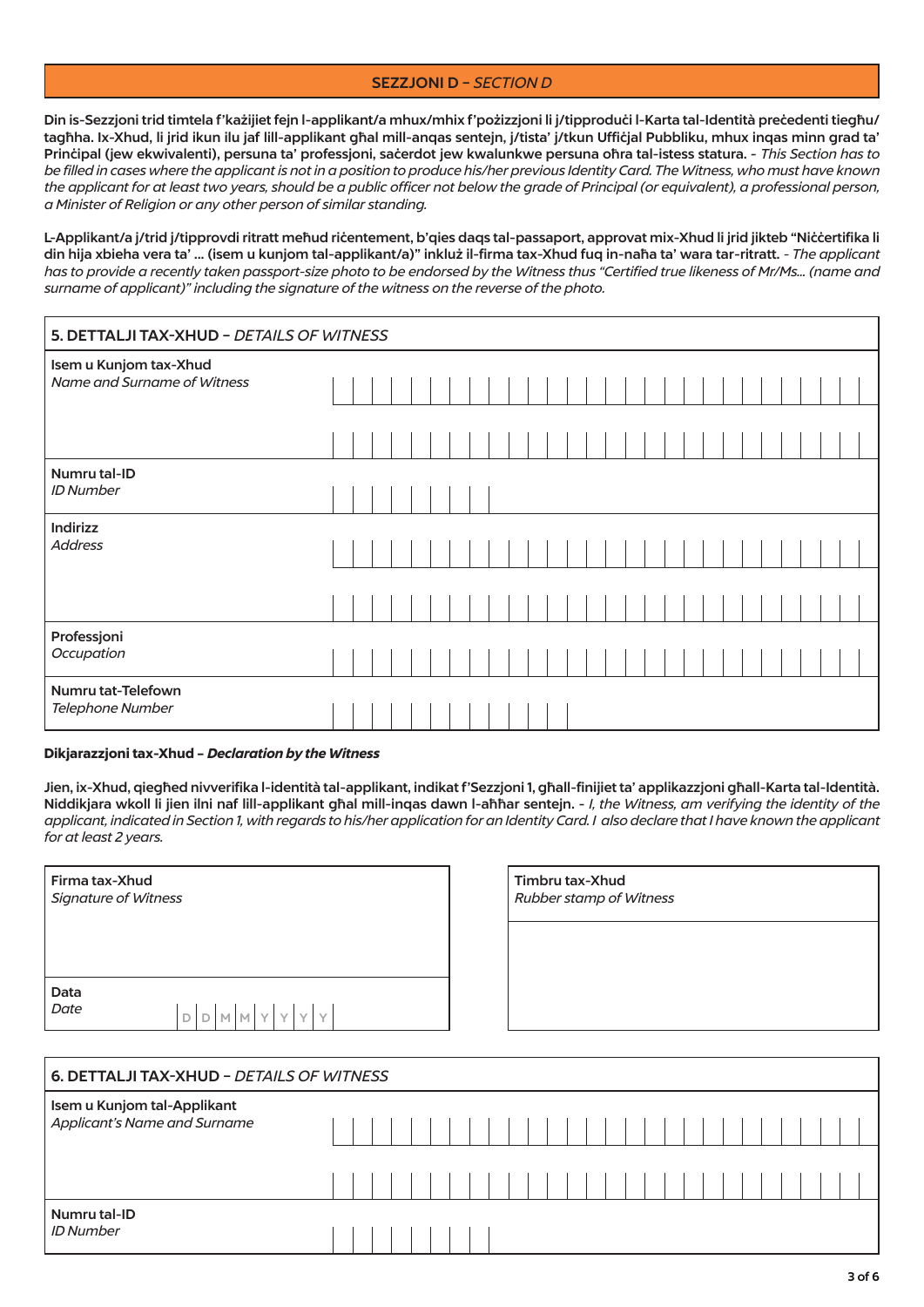#### Dikjarazzjoni tal-Applikant – *Declaration by the Applicant*

Jien, l-Applikant/a, qiegħed niddikjara li qed nissottometti din il-formola peress li m'iniex f'pożizzjoni li nipprovdi l-Karta tal-Identità precedenti. - *I, the Applicant, declare that I am submitting this form because I am not in a position to provide the previous Identity Card.*

Firma tal-Applikant Data **Signature of Applicant** 

 $D D M M Y Y$ 

Kull data miġbura u pproċessata hija konformi mal-Att dwar il-Karta tal-Identità u Dokumenti oħra tal-Identità (Kap 258) u mar-Regolamenti Ġenerali dwar il-Protezzjoni tad-Data (nru2016/679) kif ukoll skont liġijiet oħra applikabbli jew linji gwida li jkunu ppubblikati minn żmien għal żmien. *All data furnished is processed in accordance with Identity Card and other Identity Documents Act (Ch 258) and the General Data Protection Regulation (No 2016/679) as well as any other applicable law or guidelines published from time to time.*

# SEZZJONI E – *SECTION E*

### 7. DIKJARAZZJONI TAL-APPLIKANT - *DECLARATION BY THE APPLICANT*

#### Jien niddikjara illi, sa fejn naf jien:

- a) l-informazzjoni kollha li niżżilt fuq din il-formola hija korretta;
- b) jien ċittadin/a ta' Malta;
- ċ) jekk applikabbli, il-Karta tal-Identità tiegħi hi mitlufa jew misruqa.
- *I declare that, to the best of my knowledge and belief:*
	- *a) the information in this application is correct;*
	- *b) I am a citizen of Malta*
	- *c) if applicable, my Identity Card is lost or stolen.*

# Firma tal-Applikant<br>Signature of Applicant<br>Signature of Applicant

*Signature of Applicant*  $\overline{\phantom{a}}$ 

| <b>SEZZJONI F - SECTION F</b>                                                                                                                                                    |
|----------------------------------------------------------------------------------------------------------------------------------------------------------------------------------|
| 8. FORMOLI / FORMS                                                                                                                                                               |
|                                                                                                                                                                                  |
| Applikazzjoni (ID5)<br><b>ID5</b> Application                                                                                                                                    |
| <b>Ftehim tal-Abbonat</b><br><b>Subscriber Agreement</b>                                                                                                                         |
| <b>Formola Elettorali</b><br><b>Electoral Form</b>                                                                                                                               |
| Rapport tal-Pulizija<br>Police Report                                                                                                                                            |
| Ittra ta' Konferma maĥruġa mid-Dipartiment taċ-Ċittadinanza u Expatriate Affairs <sup>1</sup><br>Confirmation Letter issued by the Citizenship and Expatriate Affairs Department |

1 - Tapplika biss f'każijiet fejn l-applikant/a akkwista/t Ċittadinanza Maltija - *Applicable only in cases where the applicant has acquired Maltese Citizenship*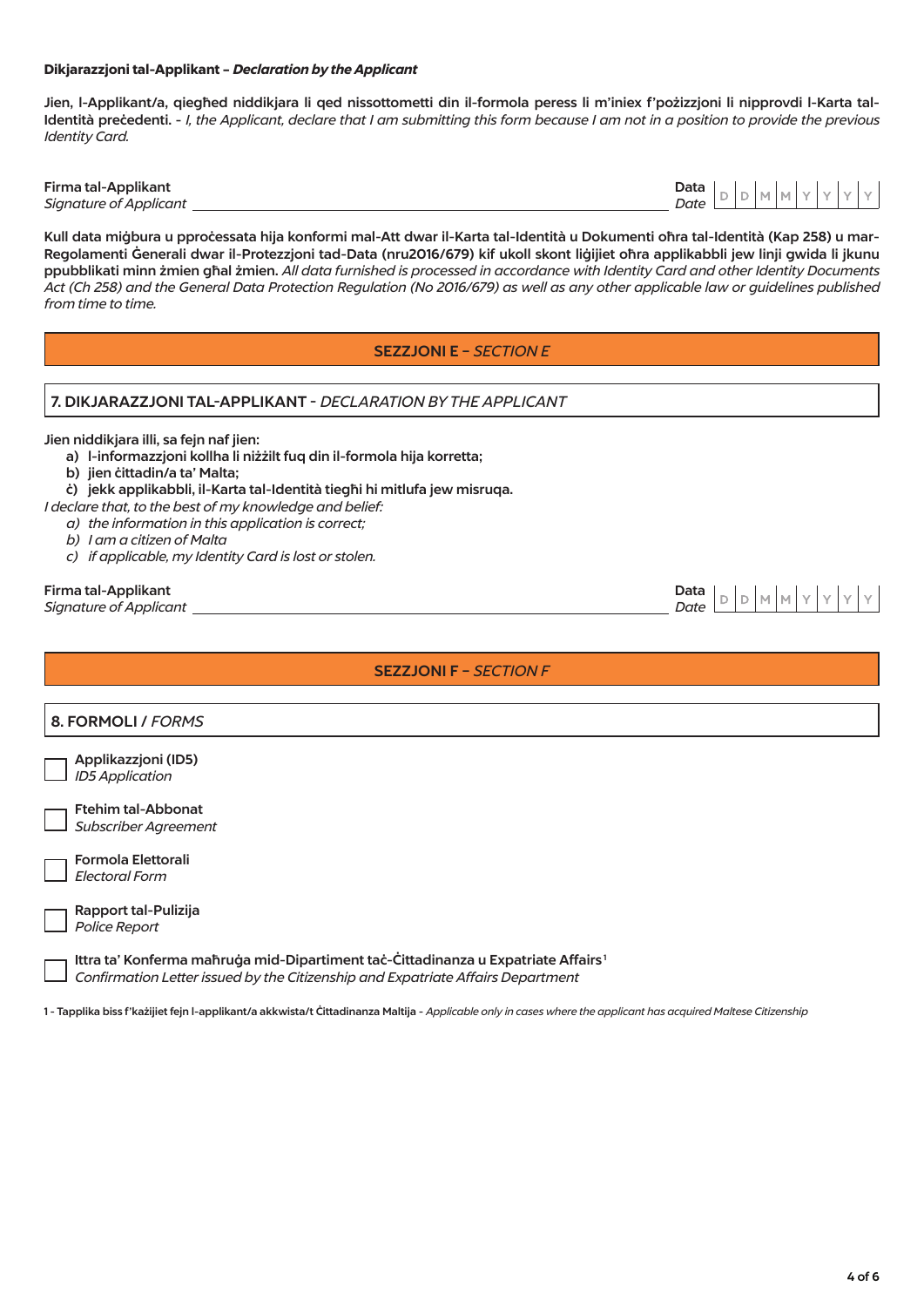#### REGOLAMENT ĠENERALI DWAR IL‑PROTEZZJONI TAD‑DATA *GENERAL DATA PROTECTION REGULATION*

1. Il-Unit tal-Karta tal-Identità tipproċessa informazzjoni pprovduta mill-Applikant sabiex taqdi l-funzjonijiet tagħha taħt l-Att dwar il-Karta tal-Identità u Dokumenti Oħra tal-Identità (Kap 258). L-informazzjoni personali kollha għandha tkun proċessata skont l-Att dwar il-Protezzjoni tad-Data (Kap 586), ir-Regolament Ġenerali dwar il-Protezzjoni tad-Data (Nru. 2016/679), l-Att dwar il-Karta tal-Identità u Dokumenti Oħra tal-Identità (Kap 258) kif ukoll kwalunkwe liġi oħra applikabbli jew linji gwida pubblikati minn żmien għall-ieħor.

*The Identity Card Unit processes information furnished by the applicant in order to carry out its functions under the Identity Card and other Identity Documents Act (Cap 258). All personal data shall be processed according to the Data Protection Act (Cap 586), the General Data Protection Regulation (No 2016/679) and the Identity Card and other Identity Documents Act (Cap 258) as well as any other applicable law or guidelines published from time to time.*

- 2. L-Uffiċjal għall-Protezzjoni tad-Data jista' jiġi kkuntattjat fl-Uffiċċju tal-Aġenzija Identità Malta, fil-Marsa, jew fuq in-numru tat-telefon (+356) 2590 4901 jew permezz tal-email: dataprotection@identitymalta.com *The Data Protection Officer may be contacted at IMA Head Office, Marsa or on Telephone: (+356) 2590 4901 or E-mail: dataprotection@identitymalta.com*
- 3. L-Aġenzija Identità Malta mhux ser tittrasferixxi data personali lil xi parti terza oħra sakemm ma jkunx hemm il-kunsens tal-Applikant jew f'każijiet fejn l-Aġenzija Identità Malta hi meħtieġa li tiżvela tali data skont il-liġi. *Identity Malta Agency shall not transfer any personal data to any other third party unless with the Applicant's consent or in cases where Identity Malta Agency is required to disclose such data by law.*
- 4. Għandhom japplikaw id-drittijiet tal-Applikant bħala suġġett tad-data taħt ir-Regolament Ġenerali dwar il-Protezzjoni tad-Data (Nru 2016/679). Is-Sottoskrivent għandu d-dritt li jibgħat ilment lill-Kummissjoni għall-Informazzjoni u l-Protezzjoni tad-Data. Indirizz: IDPC, Level 2, Airways House, High Street, Sliema, SLM 1549; Telefon: (+356) 2328 7100; Email: idpc.info@ idpc.org.mt

*The Applicant's rights as a data subject under the General Data Protection Regulation (No 2016/679) shall apply. The Subscriber has the right to lodge a complaint with the Information and Data Protection Commission. Address: IDPC, Level 2, Airways House, High Street, Sliema, SLM 1549; Telephone: (+356) 2328 7100; Email: idpc.info@idpc.org.mt* 

- 5. L-Applikant ma jistax iżomm lura milli jagħti data għall-finijiet ta' tali applikazzjoni. *The Applicant may not withhold data for the purposes of such application.*
- 6. L-Applikant jirrikonoxxi li d-data f'tali applikazzjoni ser tinżamm mill-Aġenzija Identità Malta skont it-Tabella ta' hawn taħt, sabiex l-Aġenzija Identità Malta tkun tista' tosserva l-ħtiġiet legali u dwar xhieda li tingħata skont il-liġi. *The applicant acknowledges that data in such application shall be retained by Identity Malta Agency as per below Table, so as to enable Identity Malta Agency to meet legal and evidential requirements according to law.*

| Formola                                                                                                | Ghan tal-Ipprocessar                                                                                                                                                 | Ricevitur/i tad-Data                           | Perjodu ta' Żamma       |
|--------------------------------------------------------------------------------------------------------|----------------------------------------------------------------------------------------------------------------------------------------------------------------------|------------------------------------------------|-------------------------|
| Form                                                                                                   | <b>Purpose of Processing</b>                                                                                                                                         | <b>Data Recipient</b>                          | <b>Retention Period</b> |
| Applikazzjoni għall-<br>Karta tal-Identità<br>Maltija<br>Application for a<br>Maltese Identity<br>Card | <b>Hrug u tigdid ta' Karti tal-Identità - Kapitlu 258 tal-</b><br>Ligijiet ta' Malta<br>Issuance and renewal of Identity Cards - Chapter 258 of<br>the Laws of Malta | Ufficciu Elettorali<br><b>Electoral Office</b> | 40 sena<br>40 vears     |